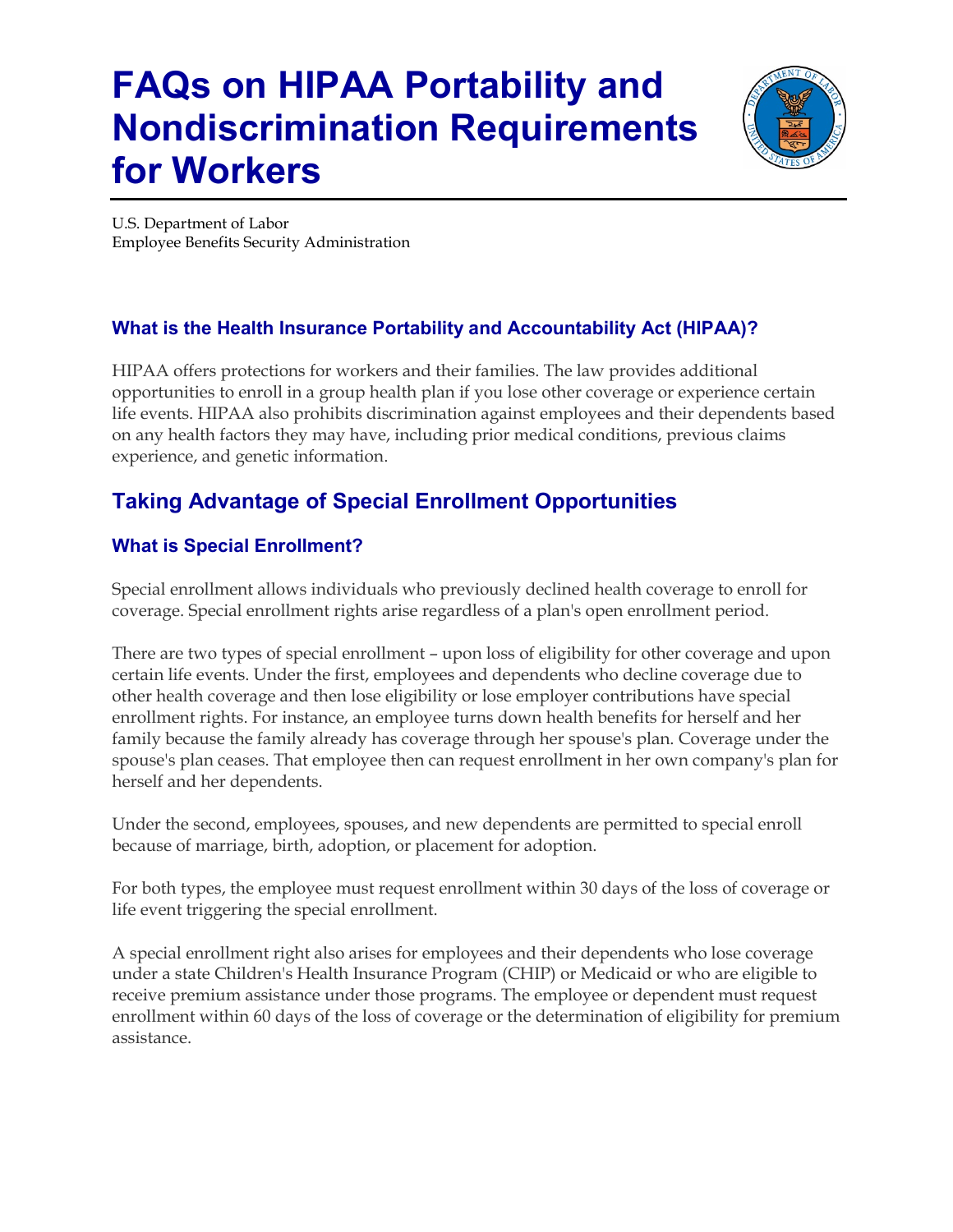#### **What are some examples of events that can trigger a loss of eligibility for coverage?**

Loss of eligibility for coverage may occur when:

- Divorce or legal separation results in you losing coverage under your spouse's health insurance;
- A dependent is no longer considered a "covered" dependent under a parent's plan;
- Your spouse's death leaves you without coverage under his or her plan;
- Your spouse's employment ends, as does coverage under his employer's health plan;
- Your employer reduces your work hours to the point where you are no longer covered by the health plan;
- Your plan decides it will no longer offer coverage to a certain group of individuals (for example, those who work part time);
- You no longer live or work in the HMO's service area.

These should give you some idea of the types of situations that may entitle you to a special enrollment right.

# **How long do I have to request special enrollment?**

It depends on what triggers your right to special enrollment. The employee or dependent must request enrollment within 30 days after losing eligibility for coverage or after a marriage, birth, adoption, or placement for adoption.

The employee or dependent must request enrollment within 60 days of the loss of coverage under a state CHIP or Medicaid program or the determination of eligibility for premium assistance under those programs.

# **After I request special enrollment, how long will I wait for coverage?**

It depends on what triggers your right to special enrollment. Those taking advantage of special enrollment as a result of a birth, adoption, or placement for adoption begin coverage no later than the day of the event.

For special enrollment due to marriage or loss of eligibility for other coverage, your new coverage will begin on the first day of the first month after the plan receives the enrollment request. If the plan receives the request on January 3, for example, coverage would begin on February 1.

#### **What coverage will I get when I take advantage of a special enrollment opportunity?**

Special enrollees must be offered the same benefits that would be available if you are enrolling for the first time. Special enrollees cannot be required to pay more for the same coverage than other individuals who enrolled when first eligible for the plan.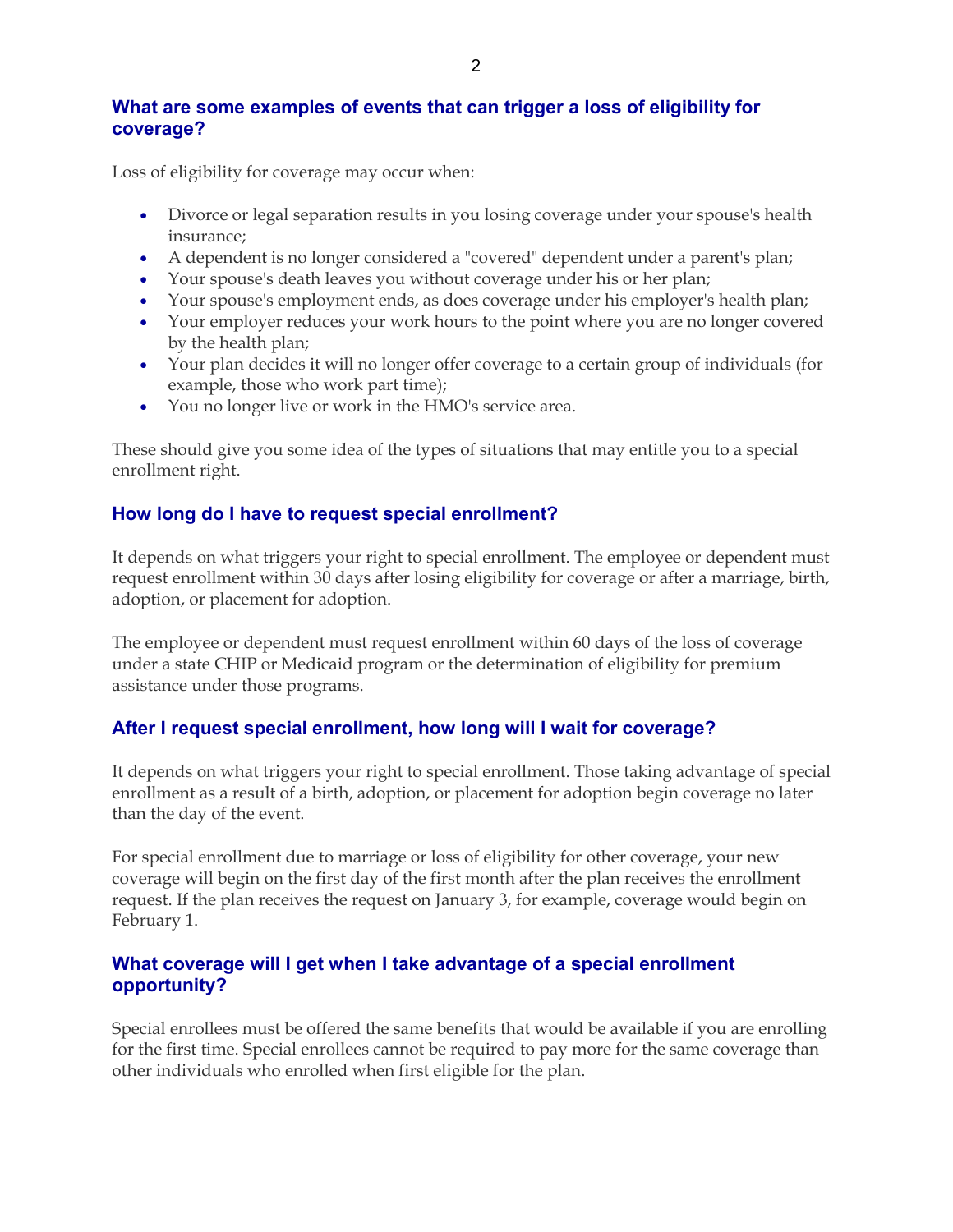#### **Can my new group health plan deny me benefits because I have a preexisting condition?**

While HIPAA previously provided limits on preexisting condition exclusions, new protections under the Affordable Care Act (ACA) prohibit group health plans from imposing any preexisting condition exclusion. Under this protection, a plan generally cannot limit or deny benefits relating to a health condition that was present before your enrollment date in the plan.

#### **Where do I find out more about special enrollment in my plan?**

A description of special enrollment rights should be included in the plan materials you received when initially offered the opportunity to enroll.

#### **How will I know if I am eligible for assistance with group health plan premiums under CHIP or Medicaid?**

You need to contact your state's CHIP or Medicaid program to see if your state will subsidize group health plan premiums and to determine if you are eligible for the subsidy under these programs. For information on the program in your state, call 1-877-KIDSNOW (543-7669) or visit **[InsureKidsNow.gov](http://www.insurekidsnow.gov/)** on the Web. If you are eligible for this premium assistance, you need to contact your plan administrator or employer to take advantage of the special enrollment opportunity and enroll in the group health plan.

# **HIPAA's Protections from Discrimination**

## **What are HIPAA's protections from discrimination?**

Under HIPAA, you and your family members cannot be denied eligibility or benefits based on certain "health factors" when enrolling in a health plan. In addition, you may not be charged more than similarly situated individuals based on any health factors. The questions and answers below define the health factors and offer some examples of what is and is not permitted under the law.

#### **What are the health factors under HIPAA?**

The health factors are:

- Health status:
- Medical conditions, including physical and mental illnesses;
- Claims experience;
- Receipt of health care;
- Medical history;
- Genetic information;
- Evidence of insurability (see below); and
- Disability.

Conditions arising from acts of domestic violence as well as participation in activities like motorcycling, snowmobiling, all-terrain vehicle riding, horseback riding, and skiing are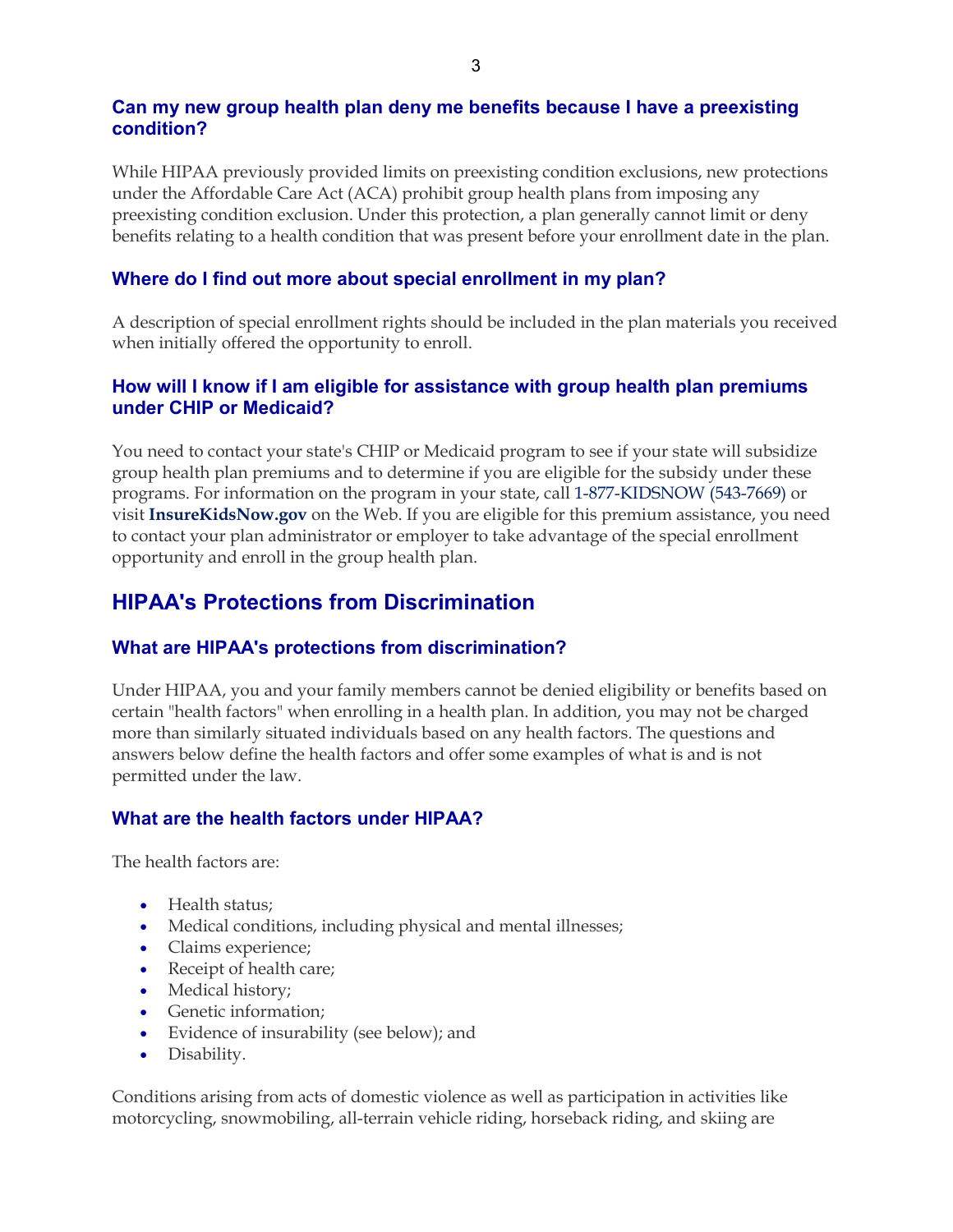considered "evidence of insurability." Therefore, a plan cannot use them to deny you enrollment or charge you more for coverage. (However, benefit exclusions known as "source of injury exclusions" could affect your benefits. These exclusions are discussed in more detail below.)

#### **Can a group health plan require me to pass a physical examination before I am eligible to enroll?**

No. You do not have to pass a physical exam to be eligible for enrollment. This is true for individuals who enroll when first eligible, as well as for late and special enrollees.

#### **Can my plan require me to fill out a health care questionnaire in order to enroll?**

Yes, as long as the questionnaire does not ask for genetic information (including family medical history) and the health information is not used to deny, restrict, or delay eligibility or benefits, or to determine individual premiums.

#### **My group health plan required me to complete a detailed health history questionnaire and then subtracted "health points" for prior or current health conditions. To enroll in the plan, an employee had to score 70 out of 100 total points. I scored only 50 and was denied a chance to enroll. Can the plan do this?**

No. In this case the plan used health information to exclude you from enrolling in the plan. This practice is discriminatory, and it is prohibited.

#### **My group health plan booklet states that if a dependent is confined to a hospital or other medical facility at the time he is eligible to enroll in the plan, that person's eligibility is postponed until he is discharged. Is this permitted?**

No. A group health plan may not delay an individual's eligibility, benefits, or effective date of coverage based on confinement to a hospital or medical facility at the time he becomes eligible. Additionally, a health plan may not increase that person's premium because he was in a hospital or medical facility.

#### **My group health plan has a 90-day waiting period before allowing employees to enroll. If an individual is in the office on the 91st day, health coverage begins then. However, if an individual is not "actively at work" on that day, the plan states that coverage is delayed until the first day that person is actually at work. I missed work on the 91st day due to illness. Can I be excluded from coverage?**

No. A group health plan generally may not deny benefits because someone is not "actively at work" on the day he would otherwise become eligible.

However, a plan may require employees to begin work before health plan coverage is effective. A plan may also require an individual to work full time (say, 250 hours per quarter or 30 hours per week) in order to be eligible for coverage.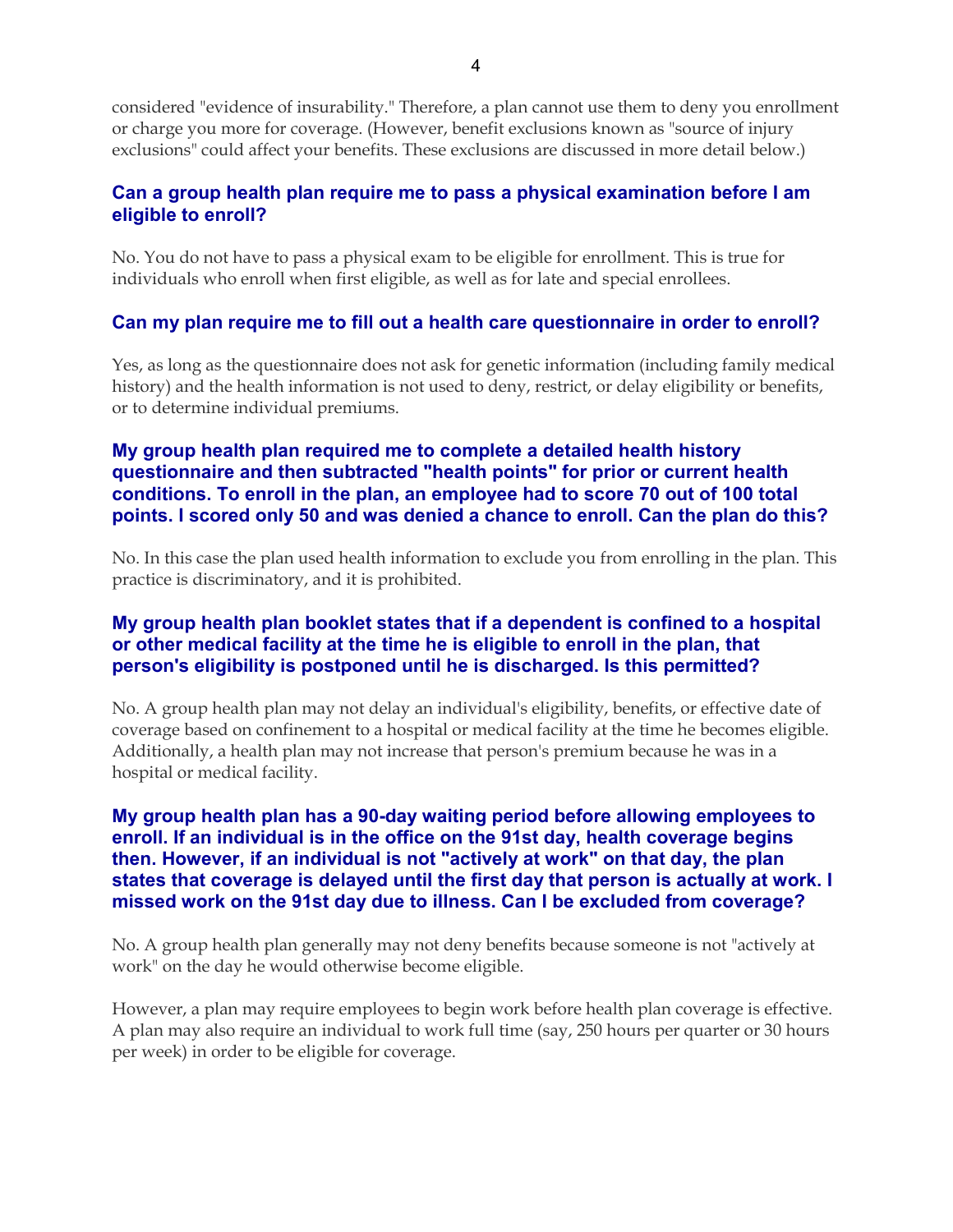#### **Can my group health plan exclude or limit benefits for certain conditions or treatments?**

Group health plans can exclude coverage for a specific disease or limit or exclude benefits for certain treatments or drugs, but only if the restriction applies uniformly to all similarly situated individuals and is not directed at individual participants or beneficiaries based on a health factor they may have. (Plan amendments that apply to all individuals in a group of similarly situated individuals and that are effective no earlier than the first day of the next plan year after the amendment is adopted are not considered to be directed at individual participants and beneficiaries.).

However, compliance with this rule under HIPAA does not affect whether the plan provision or practice is permitted under other laws including the ACA such as the requirement to offer essential health benefits in the individual and small group markets.

#### **How do you determine "similarly situated individuals"?**

HIPAA states that plans may distinguish among employees only on "bona fide employmentbased classifications" consistent with the employer's usual business practice. For example, part time and full time employees, employees working in different geographic locations, and employees with different dates of hire or lengths of service can be treated as different groups of similarly situated individuals.

A plan may draw a distinction between employees and their dependents. Plans can also make distinctions between beneficiaries themselves if the distinction is not based on a health factor. For example, a plan can distinguish between spouses and dependent children, or between dependent children age 26 and older based on their age or student status.

#### **I have a history of high claims. Can I be charged more than others in the plan based on my claims experience?**

No. Group health plans cannot charge an individual more for coverage than a similarly situated individual based on any health factor.

However, be aware that HIPAA does allow an insurer to charge one group health plan (or employer) a higher rate than it does another. When an insurance company establishes its rates, it may underwrite all covered individuals in a specific plan based on their collective health status. The result can be that one employer health plan whose enrollees have more adverse health factors can be charged a higher premium than another for the same amount of coverage. Note that compliance with this rule under HIPAA does not affect whether the practice is permitted under the ACA including the rating requirements in the small group market.

Think of it this way: HIPAA's protections from discrimination apply within a group of similarly situated individuals, not across different groups of similarly situated individuals. For example, an employer distinguishes between full-time and part-time employees. It can charge part-time employees more for coverage, but all full-time employees must pay the same rate, regardless of health status.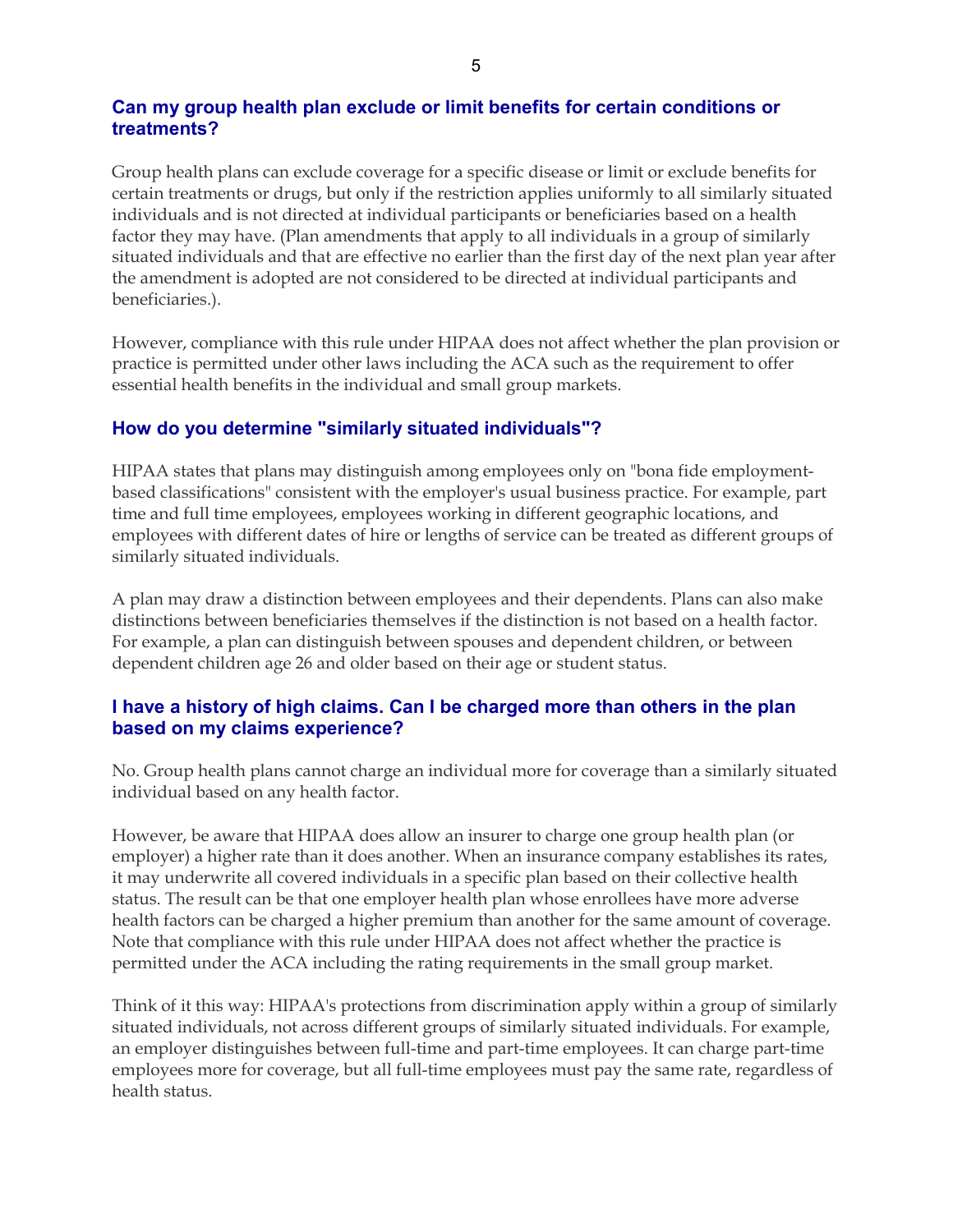Also, for insured plans, state law may govern rates for health coverage. More information is available at **[NAIC.org](http://naic.org/)**.

#### **I am an avid skier. Can my employer's plan exclude me from enrollment because I ski?**

No. Participation in activities such as skiing would be "evidence of insurability," which is a health factor. Therefore, it cannot be used to deny eligibility.

### **Can my health plan deny benefits for an injury based on how I got it?**

It depends. A plan can deny benefits based on an injury's source, unless an injury is the result of a medical condition or an act of domestic violence.

Therefore, a plan cannot exclude coverage for self-inflicted wounds, including those resulting from attempted suicide, if they are otherwise covered by the plan and result from a medical condition (such as depression).

However, a plan may exclude coverage for injuries that do not result from a medical condition or from domestic violence. For example, a plan generally can exclude coverage for injuries in connection with an activity like bungee jumping. While the bungee jumper may have to pay for treatment for those injuries, her plan cannot exclude her from coverage for the plan's other benefits.

#### **My group health plan says that dependents are generally eligible for coverage only until they reach age 26. However, this age restriction does not apply to disabled dependents, who seem to be covered past age 26. Does HIPAA permit a policy favoring disabled dependents?**

Yes. A plan can treat an individual with an adverse health factor (such as a disability) more favorably by offering extended coverage.

#### **Are all family members, including a spouse, covered by HIPAA?**

If your group health plan permits coverage of family members ("dependents"), and if they participate in the plan, then they will have the same HIPAA protections as employees.

Note: The Genetic Information Nondiscrimination Act of 2008 (GINA) expands the HIPAA nondiscrimination provisions discussed above by generally prohibiting the use of genetic information to adjust group premiums or contributions, the collection of genetic information and requests for individuals to undergo genetic testing.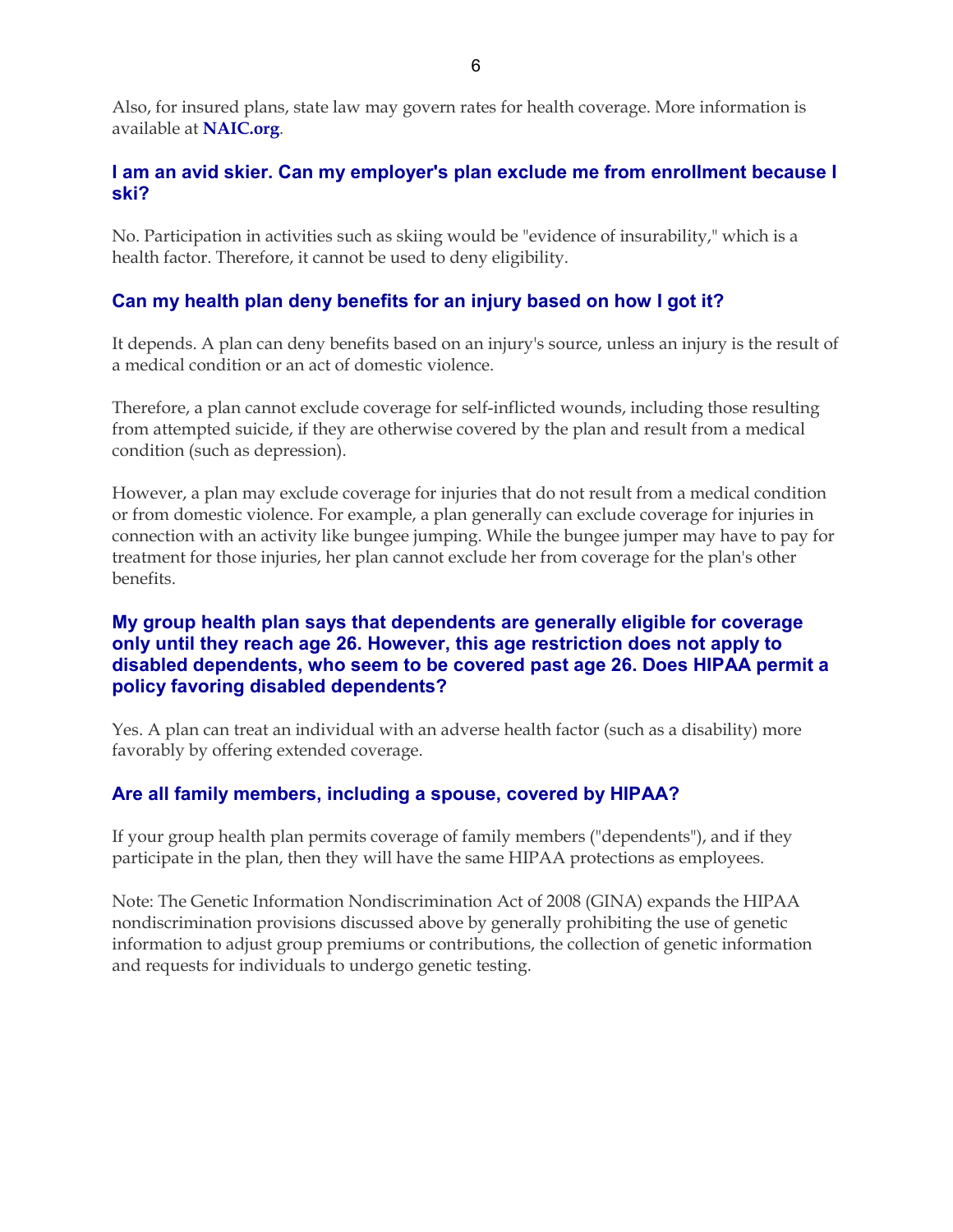# **HIPAA and Wellness Programs**

#### **I've learned that my health plan will include a wellness program next year. What is a wellness program?**

Wellness programs encourage employees to work out, stop smoking or generally adopt healthier lifestyles by offering some type of financial or other incentive. If a wellness program is part of a group health plan, it must comply with rules created by HIPAA and the ACA that prevent the employee from being impermissibly discriminated against based on a health factor.

There are two types of wellness programs - participatory and health-contingent. A participatory wellness program is one that offers a reward simply for participating in the program. For example, the program reimburses employees for all or part of the cost for membership in a fitness center. Participatory wellness programs are allowed under the nondiscrimination rules as long as they are available to all similarly situated individuals.

A health-contingent wellness program is one that rewards an employee for satisfying a standard related to a health factor. If the standard is an activity-only one, you need to perform or complete an activity, like walking or other exercise, to get the reward. If the standard is outcome-based, you must achieve a specific health outcome, like a certain result on a health screening, to get the reward. Health-contingent wellness programs must meet certain requirements.

#### **I belong to a group health plan that rewards individuals who volunteer to be tested for early detection of health problems, such as high cholesterol. Can a plan do this?**

Yes, as long as the program is available to all similarly situated individuals. If the health plan offers a reward based on participation in the program and not on test results, the program is considered a participatory wellness program and the plan does not have to comply with the additional requirements applicable to health-contingent wellness programs. For instance, a health plan can offer a premium discount for those who voluntarily test for cholesterol, as long as the discount is available to everyone who takes the test and not just those who get a certain result. If the discount was based on individuals having certain results, additional requirements discussed below would apply.

#### **My plan's wellness program offers a lower deductible to those who participate in a specific walking program. How can I tell if this is permissible?**

Because the reward (the lower deductible) is available to all who participate in a walking program, this is an activity-only health-contingent program. The program will be permissible if:

- Individuals have a chance to qualify for the reward at least once per year;
- The total reward for all of the plan's health-contingent wellness programs is not more than 30% of the cost of employee-only coverage in the plan. If dependents can participate, the reward cannot be more than 30% of the cost of the coverage in which an employee and dependents are enrolled. For wellness programs designed to prevent or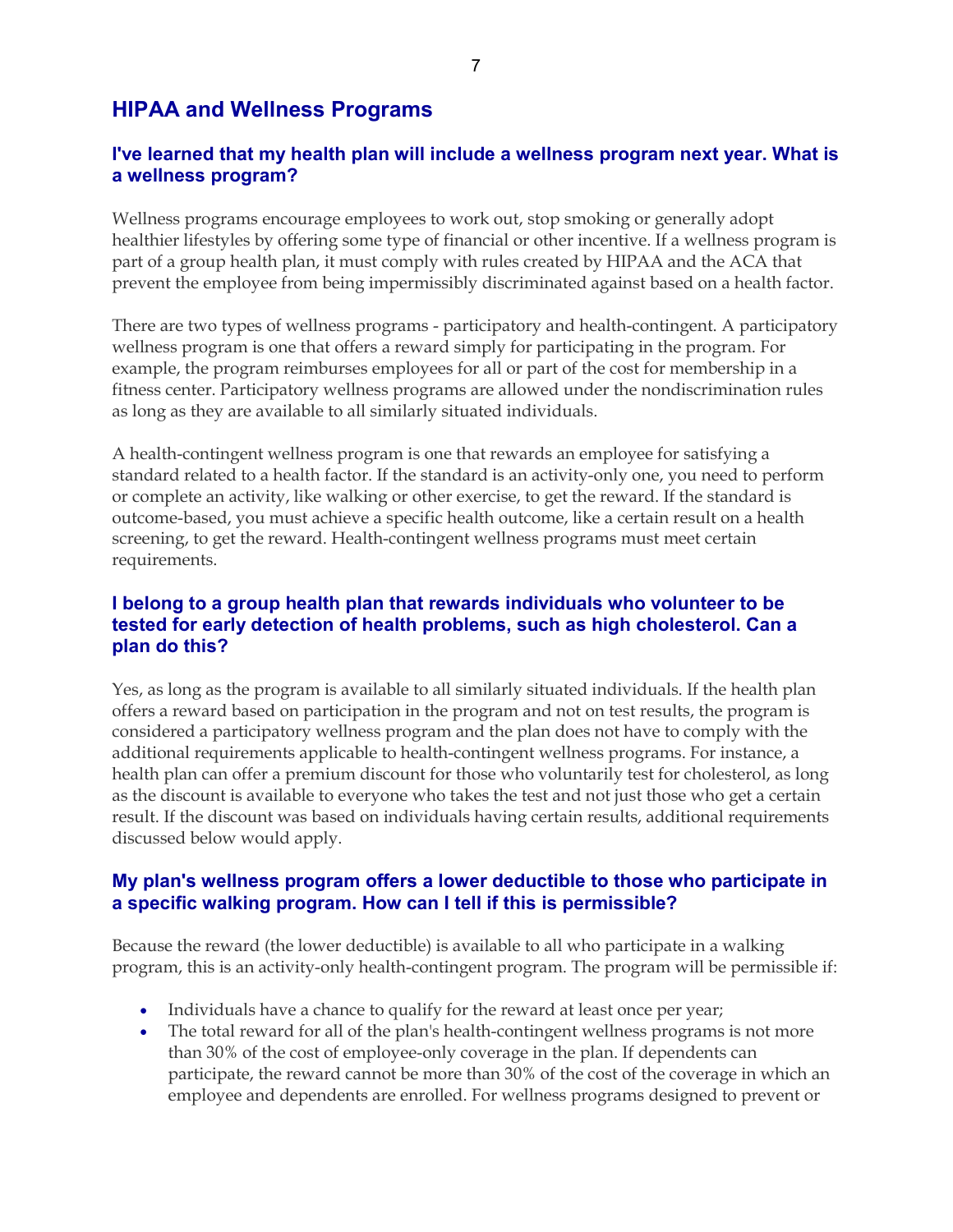reduce tobacco use the allowable percentage is higher – the reward for those programs cannot be more than 50% of the cost of coverage;

- The walking program is reasonably designed to promote health or prevent disease;
- A reasonable alternative standard (or a waiver of the walking requirement) is offered to those for whom it is unreasonably difficult because of a medical condition, or medically inadvisable, to participate in the walking program; and
- The plan discloses the availability of a reasonable alternative standard (or the possibility of a waiver) in all materials describing the terms of the program.

#### **I would like to participate in my plan's wellness program. Under the program, to get a discount on my premiums, my body mass index (BMI) must be 26 or lower. Is there any way for me to get the premium discount if my BMI is higher than 26?**

Yes. The reward is provided to those who achieve a specific health outcome (BMI of 26 or lower), so this is an outcome-based health-contingent wellness program. If your BMI is above 26, the plan must provide you with a reasonable alternative standard to qualify for the reward. The reasonable alternative standard could be activity-based such as completion of an educational program, participation in a diet program, or following the recommendations of your personal physician; it could also be another outcome-based standard, such as a one-point reduction in your BMI over a set period of time. If it is unreasonably difficult because of a medical condition, or medically inadvisable, for you to complete the alternative, the plan must work with you to find a second alternative based on your physician's recommendations.

In addition, as with an activity-only program, you must be given the chance to qualify for the reward at least once per year; the total reward for the plan's health-contingent wellness programs cannot be more than 30% (or 50% for tobacco-related programs) of the cost of employee-only coverage (or the cost of the coverage enrolled in if dependents can participate); and the plan must disclose the availability of a reasonable alternative standard (or the possibility of a waiver) in all materials describing the terms of the program. This notice must also be included in any disclosure that you did not satisfy the initial standard.

## **Can a plan charge a lower premium for nonsmokers than it does for smokers?**

The plan is offering a reward based on an individual's ability to stop smoking so this is an outcome-based program. For this type of wellness program to be permissible:

- Individuals must have a chance to qualify for the nonsmoker's discount at least once a year;
- The difference in premiums between nonsmokers and smokers cannot be more than 50% of the cost of employee-only coverage (or 50% of the cost of coverage if dependents can participate);
- The program must be reasonably designed to promote health and prevent disease;
- There is a reasonable alternative standard to those who do not meet the otherwise applicable standard. For example, the reasonable alternative standard could include discounts in return for attending educational classes or for trying a nicotine patch; and
- Plan materials describing the premium discount (and any disclosure that an individual did not satisfy the standard) describe the availability of a reasonable alternative standard to qualify for the lower premium.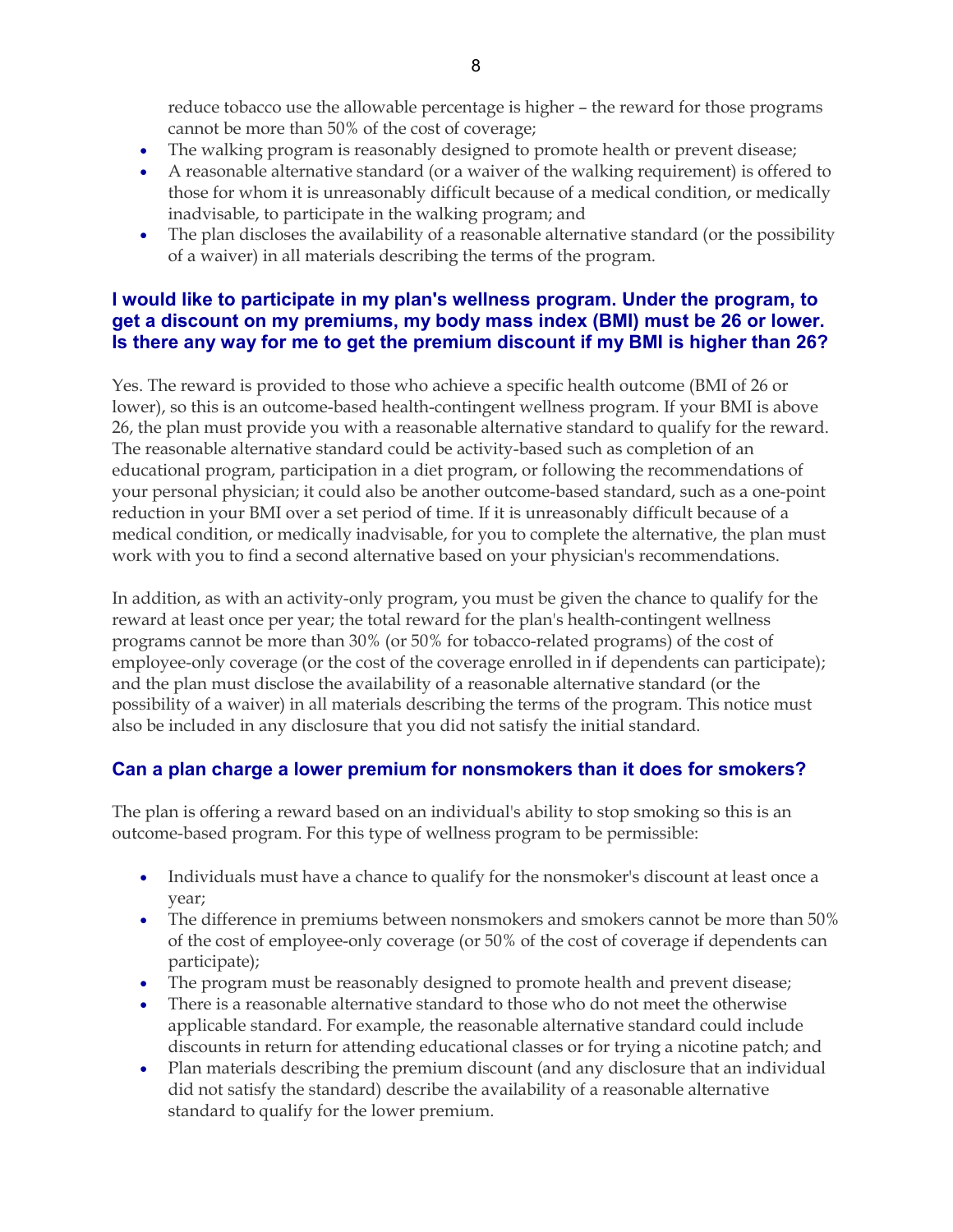# **Coordination with Other Laws**

#### **Can states modify HIPAA's requirements?**

State laws may complement HIPAA by allowing more protections than the Federal law. For example, states may increase the number of days parents have to enroll newborns, adopted children, and children placed for adoption or require additional circumstances that entitle you to special enrollment periods beyond those in the Federal law. However, these state laws only apply if your plan provides benefits through an insurance company or HMO (an insured plan). To determine if your plan offers insured coverage, consult your Summary Plan Description (SPD) or contact your plan administrator. You also can visit your state insurance commissioner's office or the National Association of Insurance Commissioners' [Website](http://naic.org/state_web_map.htm) (select your state) for more information.

#### **How can I use HIPAA in conjunction with COBRA to extend my health coverage?**

COBRA is a law that can help if you lose your job or if your hours are reduced to the point where the employer no longer provides you with health coverage. COBRA can provide a temporary extension of your health coverage – as long as you and your family members, if eligible, belonged to the previous employer's health plan and generally the employer had 20 or more employees. Usually, you pay the entire cost of coverage (both your share and the employer's, plus a 2 percent administrative fee). As long as the prior plan exists, COBRA coverage lasts up to 18 months for most people, although it can continue as long as 36 months in some cases.

If you enroll in COBRA, HIPAA provides you with the opportunity to request special enrollment in a different group health plan if you have a special enrollment event, such as marriage, the birth of a child, or if you exhaust your continuation coverage. To exhaust COBRA, you must receive the maximum period of continuation coverage available (usually 18 months for job loss) without early termination. If you choose to terminate your COBRA early, or fail to pay your COBRA premiums, you generally will not be entitled to special enroll in other group health coverage.

#### **Do I have other special enrollment rights?**

In addition to the special enrollment rights in a group health plan under HIPAA (described above), there are also special enrollment rights under the ACA for individual coverage including through the Health Insurance Marketplace. The Marketplace offers "one-stop shopping" to find and compare private health insurance and other options (such as Medicare and CHIP coverage). Losing your job-based coverage, marriage, birth, and adoption are a few of the special enrollment events that may allow you to purchase Marketplace or other coverage outside of the regular enrollment period.

To qualify for special enrollment, you must select a plan either within 60 days before losing your job-based coverage or within 60 days after losing your job-based coverage.

You can apply for Marketplace coverage online or get more information at **[HealthCare.gov](https://www.healthcare.gov/)** or by calling 1-800-318-2596 (TTY users should call 1-855-889-4325). When you fill out a